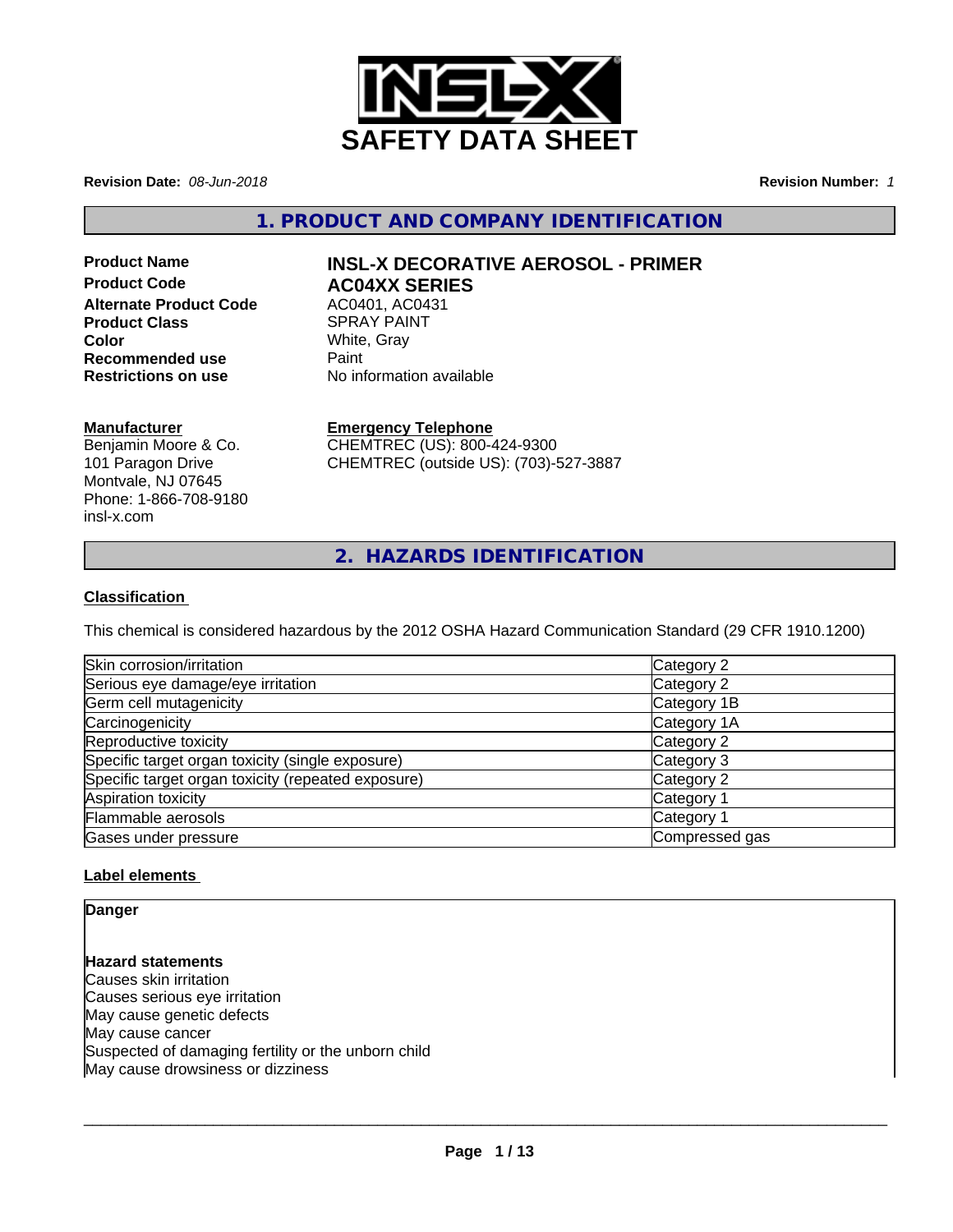May cause damage to organs through prolonged or repeated exposure May be fatal if swallowed and enters airways Extremely flammable aerosol Contains gas under pressure; may explode if heated



**Appearance** liquid **CODO** *Appearance liquid* **Odor**  *CODO CODO* **<b>***CODO CODO CODO CODO CODO CODO CODO CODO CODO CODO CODO CODO CODO CODO CODO CODO CODO* 

# **Precautionary Statements - Prevention**

Obtain special instructions before use

Do not handle until all safety precautions have been read and understood

Use personal protective equipment as required

Wash face, hands and any exposed skin thoroughly after handling

Wear eye/face protection

Do not breathe dust/fume/gas/mist/vapors/spray

Use only outdoors or in a well-ventilated area

Keep away from heat, hot surfaces, sparks, open flames and other ignition sources. No smoking

Do not spray on an open flame or other ignition source

Pressurized container: Do not pierce or burn, even after use

# **Precautionary Statements - Response**

IF exposed or concerned: Get medical advice/attention

# **Eyes**

IF IN EYES: Rinse cautiously with water forseveral minutes. Remove contact lenses, if present and easy to do. Continue rinsing

If eye irritation persists: Get medical advice/attention

# **Skin**

IF ON SKIN: Wash with plenty of soap and water

If skin irritation occurs: Get medical advice/attention

Take off contaminated clothing and wash before reuse

# **Inhalation**

IF INHALED: Remove victim to fresh air and keep at rest in a position comfortable for breathing

# **Ingestion**

IF SWALLOWED: Immediately call a POISON CENTER or doctor/physician Do NOT induce vomiting

# **Precautionary Statements - Storage**

Store locked up Store in a well-ventilated place. Keep container tightly closed Protect from sunlight. Do not expose to temperatures exceeding 50 °C/122 °F

# **Precautionary Statements - Disposal**

Dispose of contents/container to an approved waste disposal plant

# **Hazards not otherwise classified (HNOC)**

Not applicable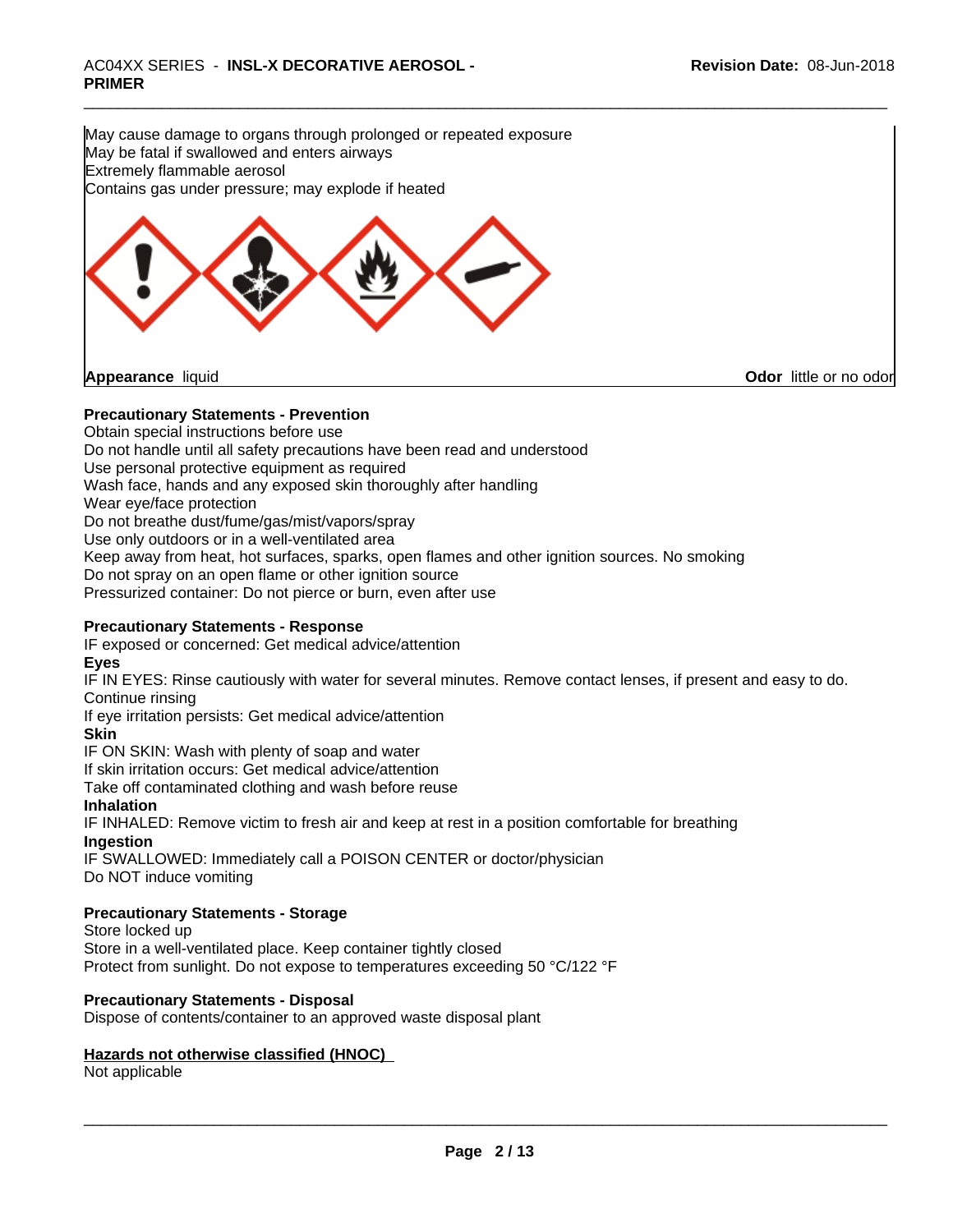# **Other information**

No information available

# **3. COMPOSITION INFORMATION ON COMPONENTS**

| <b>Chemical name</b>        | <b>CAS No.</b> | Weight-% |
|-----------------------------|----------------|----------|
| Acetone                     | 67-64-1        | 35       |
| Propane                     | 74-98-6        | 20       |
| <b>Butane</b>               | 106-97-8       | 10       |
| VM&P naphtha                | 64742-89-8     | 10       |
| Toluene                     | 108-88-3       | 5        |
| Talc                        | 14807-96-6     | 5        |
| Titanium dioxide            | 13463-67-7     | 5        |
| n-Butyl acetate             | 123-86-4       | 5        |
| Zinc phosphate              | 7779-90-0      |          |
| Zinc oxide                  | 1314-13-2      | 0.5      |
| Ethyl benzene               | 100-41-4       | 0.5      |
| Heptane                     | 142-82-5       | 0.5      |
| Magnesium aluminum silicate | 12174-11-7     | 0.5      |
| Carbon black                | 1333-86-4      | 0.5      |

# **4. FIRST AID MEASURES**

# **Description of first aid measures**

| Immediately flush with plenty of water. After initial flushing, remove any contact<br><b>Eye Contact</b><br>lenses and continue flushing for at least 15 minutes. If eye irritation persists,<br>consult a specialist.<br>Wash off immediately with soap and plenty of water removing all contaminated<br><b>Skin Contact</b><br>clothes and shoes. If skin irritation persists, call a physician.<br>Move to fresh air. If symptoms persist, call a physician.<br><b>Inhalation</b><br>If not breathing, give artificial respiration. Call a physician immediately.<br>Clean mouth with water and afterwards drink plenty of water. Do not induce<br>Ingestion<br>vomiting without medical advice. Never give anything by mouth to an unconscious<br>person. Consult a physician.<br><b>Protection Of First-Aiders</b><br>Use personal protective equipment.<br>No information available.<br><b>Most Important</b><br><b>Symptoms/Effects</b><br>Treat symptomatically.<br><b>Notes To Physician</b> | 5. FIRE-FIGHTING MEASURES |  |
|-------------------------------------------------------------------------------------------------------------------------------------------------------------------------------------------------------------------------------------------------------------------------------------------------------------------------------------------------------------------------------------------------------------------------------------------------------------------------------------------------------------------------------------------------------------------------------------------------------------------------------------------------------------------------------------------------------------------------------------------------------------------------------------------------------------------------------------------------------------------------------------------------------------------------------------------------------------------------------------------------------|---------------------------|--|
|                                                                                                                                                                                                                                                                                                                                                                                                                                                                                                                                                                                                                                                                                                                                                                                                                                                                                                                                                                                                       |                           |  |
|                                                                                                                                                                                                                                                                                                                                                                                                                                                                                                                                                                                                                                                                                                                                                                                                                                                                                                                                                                                                       |                           |  |
|                                                                                                                                                                                                                                                                                                                                                                                                                                                                                                                                                                                                                                                                                                                                                                                                                                                                                                                                                                                                       |                           |  |
|                                                                                                                                                                                                                                                                                                                                                                                                                                                                                                                                                                                                                                                                                                                                                                                                                                                                                                                                                                                                       |                           |  |
|                                                                                                                                                                                                                                                                                                                                                                                                                                                                                                                                                                                                                                                                                                                                                                                                                                                                                                                                                                                                       |                           |  |
|                                                                                                                                                                                                                                                                                                                                                                                                                                                                                                                                                                                                                                                                                                                                                                                                                                                                                                                                                                                                       |                           |  |
|                                                                                                                                                                                                                                                                                                                                                                                                                                                                                                                                                                                                                                                                                                                                                                                                                                                                                                                                                                                                       |                           |  |
| <b>General Advice</b><br>If symptoms persist, call a physician. Show this safety data sheet to the doctor in<br>attendance.                                                                                                                                                                                                                                                                                                                                                                                                                                                                                                                                                                                                                                                                                                                                                                                                                                                                           |                           |  |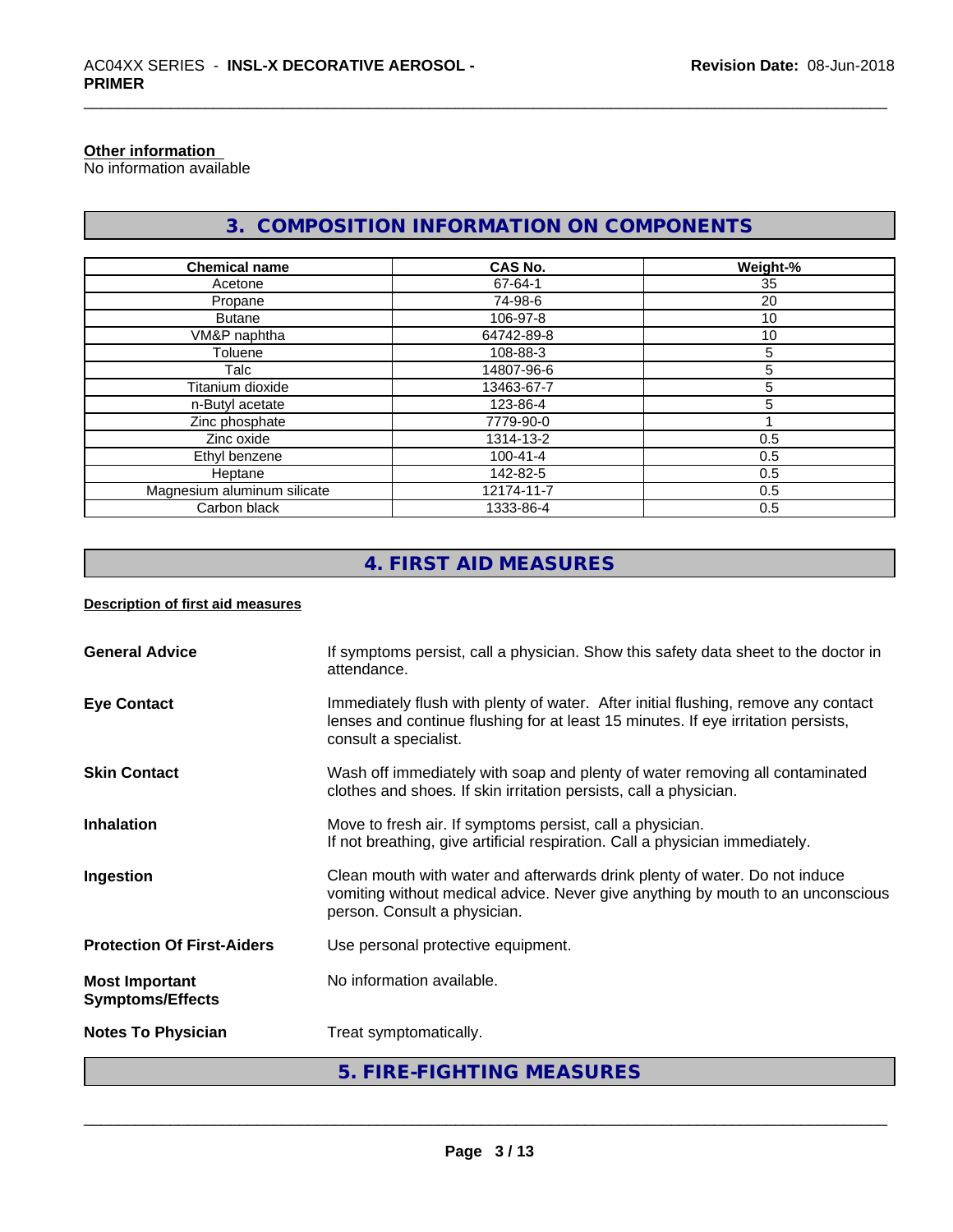| <b>Flammable Properties</b>                                                      | Vapors may travel considerable distance to a source of<br>ignition and flash back. Vapors may cause flash fire.                                                                                                                                                                                |
|----------------------------------------------------------------------------------|------------------------------------------------------------------------------------------------------------------------------------------------------------------------------------------------------------------------------------------------------------------------------------------------|
| <b>Suitable Extinguishing Media</b>                                              | Foam, dry powder or water. Use extinguishing measures<br>that are appropriate to local circumstances and the<br>surrounding environment.                                                                                                                                                       |
| <b>Protective Equipment And Precautions For</b><br><b>Firefighters</b>           | As in any fire, wear self-contained breathing apparatus<br>pressure-demand, MSHA/NIOSH (approved or equivalent)<br>and full protective gear.                                                                                                                                                   |
| <b>Hazardous combustion products</b>                                             | Burning may result in carbon dioxide, carbon monoxide<br>and other combustion products of varying composition<br>which may be toxic and/or irritating.                                                                                                                                         |
| <b>Specific Hazards Arising From The Chemical</b>                                | Flammable. Flash back possible over considerable<br>distance. Keep product and empty container away from<br>heat and sources of ignition. Closed containers may<br>rupture if exposed to fire or extreme heat. Thermal<br>decomposition can lead to release of irritating gases and<br>vapors. |
| <b>Sensitivity To Mechanical Impact</b>                                          | No.                                                                                                                                                                                                                                                                                            |
| <b>Sensitivity To Static Discharge</b>                                           | Yes                                                                                                                                                                                                                                                                                            |
| <b>Flash Point Data</b><br>Flash Point (°F)<br>Flash Point (°C)<br><b>Method</b> | $-139$<br>$-95$<br><b>PMCC</b>                                                                                                                                                                                                                                                                 |
| <b>Flammability Limits In Air</b>                                                |                                                                                                                                                                                                                                                                                                |
| Lower flammability limit:<br><b>Upper flammability limit:</b>                    | Not available<br>Not available                                                                                                                                                                                                                                                                 |
| Health: 2<br><b>Flammability: 4</b><br><b>NFPA</b>                               | <b>Instability: 0</b><br><b>Special: Not Applicable</b>                                                                                                                                                                                                                                        |

# **NFPA Legend**

- 0 Not Hazardous
- 1 Slightly
- 2 Moderate
- 3 High
- 4 Severe

*The ratings assigned are only suggested ratings, the contractor/employer has ultimate responsibilities for NFPA ratings where this system is used.*

*Additional information regarding the NFPA rating system is available from the National Fire Protection Agency (NFPA) at www.nfpa.org.*

# **6. ACCIDENTAL RELEASE MEASURES**

**Personal Precautions** Remove all sources of ignition. Take precautions to prevent flashback. Ground and bond all containers and handling equipment. Take precautionary measures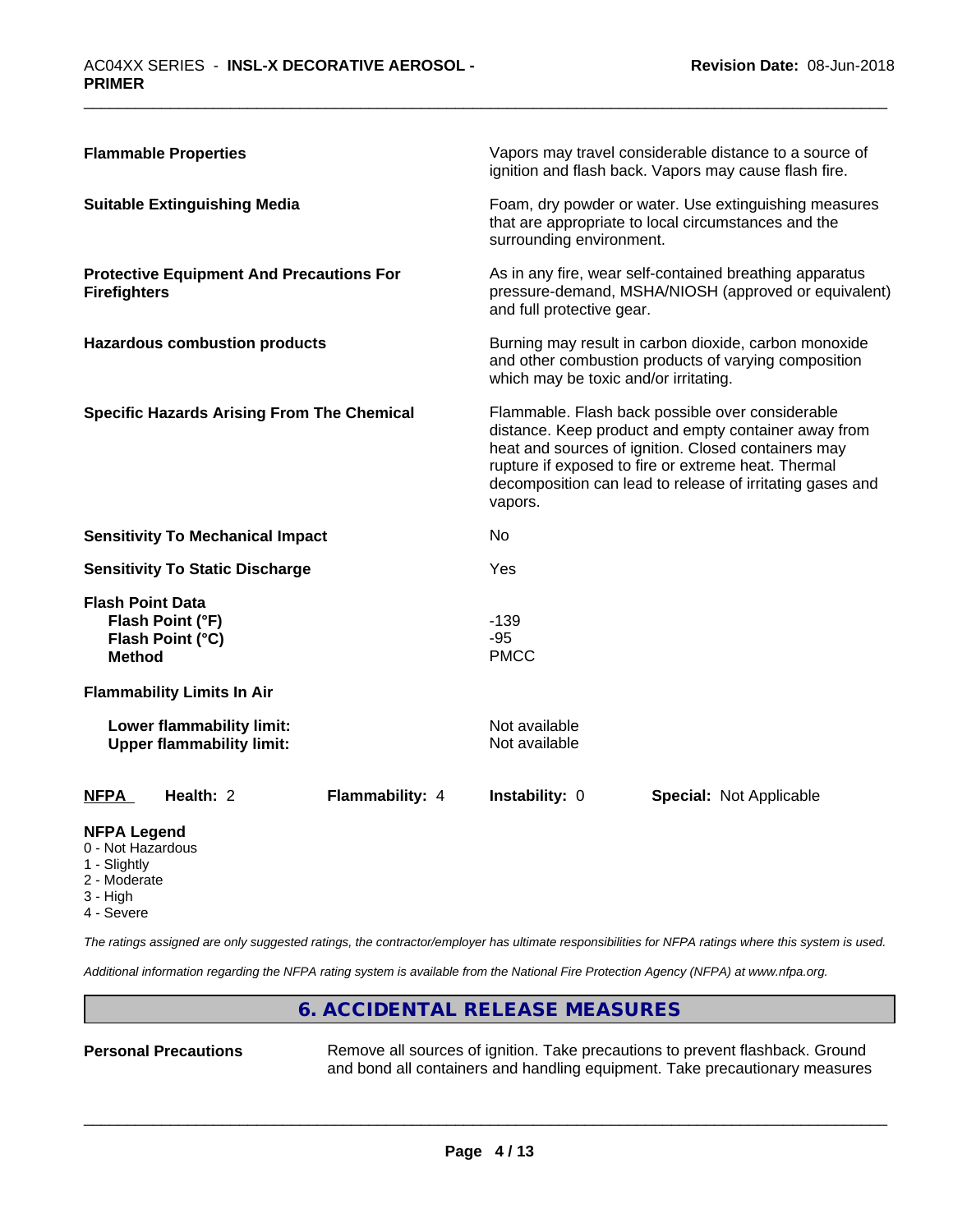|                                  | against static discharges. Ensure adequate ventilation. Avoid contact with skin,<br>eyes and clothing. Use personal protective equipment.                                                                                                                                                                                                                                                                                                      |  |
|----------------------------------|------------------------------------------------------------------------------------------------------------------------------------------------------------------------------------------------------------------------------------------------------------------------------------------------------------------------------------------------------------------------------------------------------------------------------------------------|--|
| <b>Other Information</b>         | Prevent further leakage or spillage if safe to do so. Do not allow material to<br>contaminate ground water system. Prevent product from entering drains. Do not<br>flush into surface water or sanitary sewer system. Local authorities should be<br>advised if significant spillages cannot be contained.                                                                                                                                     |  |
| <b>Environmental precautions</b> | See Section 12 for additional Ecological Information.                                                                                                                                                                                                                                                                                                                                                                                          |  |
| <b>Methods for Cleaning Up</b>   | Dam up. Soak up with inert absorbent material. Use a non-sparking or explosion<br>proof means to transfer material to a sealed, appropriate container for disposal.<br>Clean contaminated surface thoroughly.                                                                                                                                                                                                                                  |  |
|                                  | 7. HANDLING AND STORAGE                                                                                                                                                                                                                                                                                                                                                                                                                        |  |
| Handling                         | Avoid contact with skin, eyes and clothing. Wear personal protective equipment.<br>Do not breathe vapors or spray mist. Use only in ventilated areas. Prevent vapor<br>build-up by providing adequate ventilation during and after use.                                                                                                                                                                                                        |  |
|                                  | Take precautionary measures against static discharges. To avoid ignition of<br>vapors by static electricity discharge, all metal parts of the equipment must be<br>grounded. Keep away from heat, sparks and flame. Do not smoke. Extinguish all<br>flames and pilot lights, and turn off stoves, heaters, electric motors and other<br>sources of ignition during use and until all vapors are gone. Ignition and/or flash<br>back may occur. |  |
| <b>Storage</b>                   | Keep containers tightly closed in a dry, cool and well-ventilated place. Keep away<br>from heat. Keep away from open flames, hot surfaces and sources of ignition.<br>Keep in properly labeled containers. Keep out of the reach of children.                                                                                                                                                                                                  |  |
| <b>Incompatible Materials</b>    | Incompatible with strong acids and bases and strong oxidizing agents.                                                                                                                                                                                                                                                                                                                                                                          |  |
|                                  | Technical measures/Precautions Ensure adequate ventilation. Use only where airflow will keep vapors from building<br>up in or near the work area in adjoining rooms. Comply with all national, state, and<br>local codes pertaining to the storage, handling, dispensing and disposal of<br>flammable liquids.                                                                                                                                 |  |
|                                  | Dissipate static electricity during transfer by grounding and bonding containers<br>and equipment before transferring material. All equipment should be non-sparking<br>and explosion proof. Use explosion proof electrical equipment for ventilation,                                                                                                                                                                                         |  |

# **8. EXPOSURE CONTROLS/PERSONAL PROTECTION**

lighting and material handling.

# **Exposure Limits**

| <b>Chemical name</b> | <b>ACGIH TLV</b> | <b>OSHA PEL</b>              |
|----------------------|------------------|------------------------------|
| Acetone              | 250 ppm - TWA    | 1000 ppm - TWA               |
|                      | 500 ppm - STEL   | 2400 mg/m <sup>3</sup> - TWA |
| Propane              |                  | 1000 ppm - TWA               |
|                      |                  | 1800 mg/m <sup>3</sup> - TWA |
| <b>Butane</b>        | 1000 ppm - STEL  | N/E                          |
| Toluene              | 20 ppm - TWA     | 200 ppm - TWA                |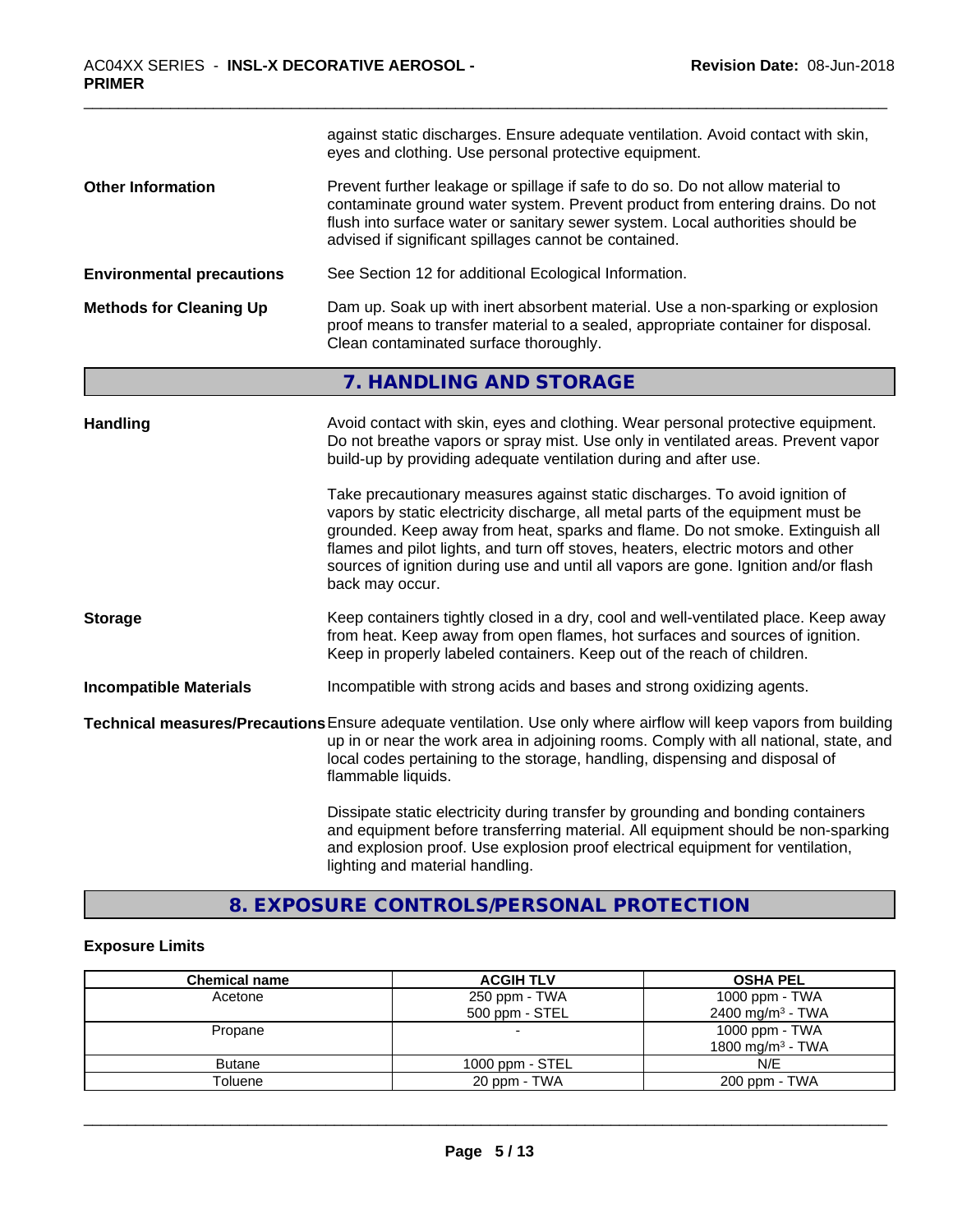|                             |                             | 300 ppm - Ceiling            |
|-----------------------------|-----------------------------|------------------------------|
| Talc                        | 2 mg/m <sup>3</sup> - TWA   | 20 mppcf - TWA               |
| Titanium dioxide            | 10 mg/m $3$ - TWA           | 15 mg/m $3$ - TWA            |
| n-Butyl acetate             | 150 ppm - TWA               | 150 ppm - TWA                |
|                             | 200 ppm - STEL              | 710 mg/m $3$ - TWA           |
| Zinc oxide                  | $2 \text{ mg/m}^3$ - TWA    | $5 \text{ mg/m}^3$ - TWA     |
|                             | 10 mg/m $3 -$ STEL          | 15 mg/m $3$ - TWA            |
| Ethyl benzene               | 20 ppm - TWA                | 100 ppm - TWA                |
|                             |                             | 435 mg/m $3$ - TWA           |
| Heptane                     | 400 ppm - TWA               | 500 ppm - TWA                |
|                             | 500 ppm - STEL              | 2000 mg/m <sup>3</sup> - TWA |
| Magnesium aluminum silicate | 1 mg/m <sup>3</sup> - TWA   | N/E                          |
| Carbon black                | $3$ mg/m <sup>3</sup> - TWA | $3.5 \text{ mg/m}^3$ - TWA   |

# **Legend**

ACGIH - American Conference of Governmental Industrial Hygienists Exposure Limits OSHA - Occupational Safety & Health Administration Exposure Limits N/E - Not Established

# **Appropriate engineering**

**controls** 

| <b>Engineering Measures</b>          | Ensure adequate ventilation, especially in confined areas.                                                                                                                                                                                                                                                                                                          |  |  |
|--------------------------------------|---------------------------------------------------------------------------------------------------------------------------------------------------------------------------------------------------------------------------------------------------------------------------------------------------------------------------------------------------------------------|--|--|
| <b>Personal Protective Equipment</b> |                                                                                                                                                                                                                                                                                                                                                                     |  |  |
| <b>Eye/Face Protection</b>           | Safety glasses with side-shields. If splashes are likely to occur, wear:. Tightly<br>fitting safety goggles.                                                                                                                                                                                                                                                        |  |  |
| <b>Skin Protection</b>               | Long sleeved clothing. Protective gloves.                                                                                                                                                                                                                                                                                                                           |  |  |
| <b>Respiratory Protection</b>        | Use only with adequate ventilation. In operations where exposure limits are<br>exceeded, use a NIOSH approved respirator that has been selected by a<br>technically qualified person for the specific work conditions. When spraying the<br>product or applying in confined areas, wear a NIOSH approved respirator<br>specified for paint spray or organic vapors. |  |  |
| <b>Hygiene Measures</b>              | Avoid contact with skin, eyes and clothing. Remove and wash contaminated<br>clothing before re-use. Wash thoroughly after handling.                                                                                                                                                                                                                                 |  |  |

# **9. PHYSICAL AND CHEMICAL PROPERTIES**

| liquid<br>little or no odor<br>No information available<br>$6.3 - 6.6$<br>$0.75 - 0.80$<br>No information available<br>No information available<br>No information available<br>No information available<br>No information available<br>No information available<br>No information available<br>$15 - 25$ |
|----------------------------------------------------------------------------------------------------------------------------------------------------------------------------------------------------------------------------------------------------------------------------------------------------------|
| $10 - 20$<br>$75 - 85$                                                                                                                                                                                                                                                                                   |
|                                                                                                                                                                                                                                                                                                          |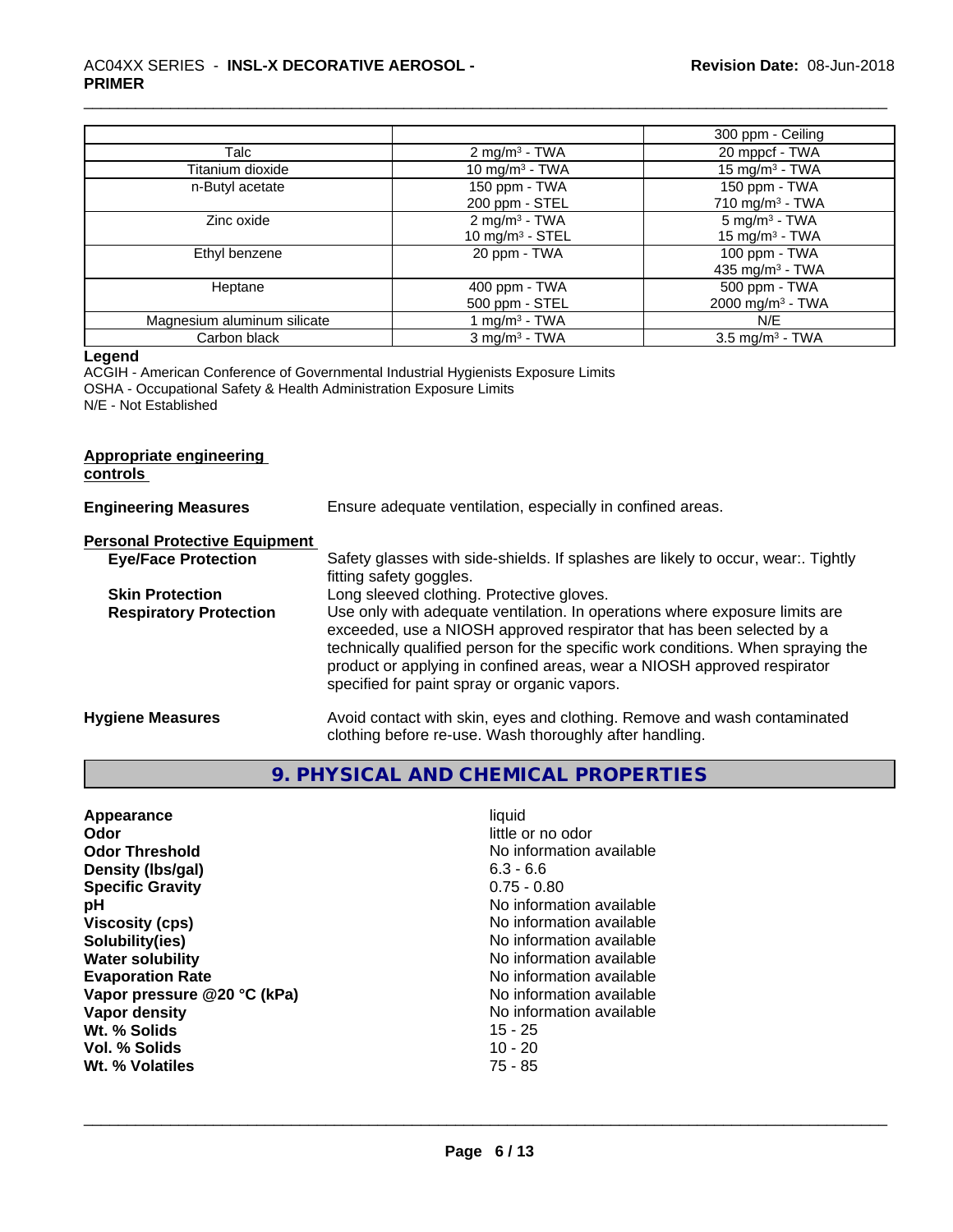**Vol. % Volatiles**<br> **VOC Regulatory Limit (g/L)**<br> **VOC Regulatory Limit (g/L)**<br> **Example 20 - Secure 20 - Secure 20 - Secure 20 - Secure 20 - Secure 20 - Secure 20 - Secure 20 - Secure 20 - Secure 20 - Secure 20 - Secure 2 VOC** Regulatory Limit (g/L) **Boiling Point (°F)** -20<br> **Boiling Point (°C)** -29 **Boiling Point (°C)**<br>Freezing Point (°F) **Freezing Point (°C)** The Contraction available No information available **Flash Point (°F)** -139 **Flash Point (°C)**  $-95$ <br> **Method** PMCC **Method** PMCC **Flammability (solid, gas)** Not applicable **Upper flammability limit:** No information available **Lower flammability limit:**  $\qquad \qquad \qquad \text{No information available}$ **Autoignition Temperature (°F)**<br> **Autoignition Temperature (°C)** No information available **Autoignition Temperature (°C)**<br> **Decomposition Temperature (°F)** No information available **Decomposition Temperature (°F) Decomposition Temperature (°C)**<br> **Partition coefficient**<br> **Partition coefficient**<br> **No** information available

**No information available No information available** 

# **10. STABILITY AND REACTIVITY**

| <b>Reactivity</b>                         | No data available                                                                                                         |
|-------------------------------------------|---------------------------------------------------------------------------------------------------------------------------|
| <b>Chemical Stability</b>                 | Stable under normal conditions. Hazardous polymerisation<br>does not occur.                                               |
| <b>Conditions to avoid</b>                | Keep away from open flames, hot surfaces, static<br>electricity and sources of ignition. Sparks. Elevated<br>temperature. |
| <b>Incompatible Materials</b>             | Incompatible with strong acids and bases and strong<br>oxidizing agents.                                                  |
| <b>Hazardous Decomposition Products</b>   | Thermal decomposition can lead to release of irritating<br>gases and vapors.                                              |
| <b>Possibility of hazardous reactions</b> | None under normal conditions of use.                                                                                      |

**11. TOXICOLOGICAL INFORMATION**

**Product Information**

**Information on likely routes of exposure**

**Principal Routes of Exposure** Eye contact, skin contact and inhalation.

**Acute Toxicity** 

**Product Information** Repeated or prolonged exposure to organic solvents may lead to permanent brain and nervous system damage. Intentional misuse by deliberately concentrating and inhaling vapors may be harmful or fatal.

# **Symptoms related to the physical,chemical and toxicological characteristics**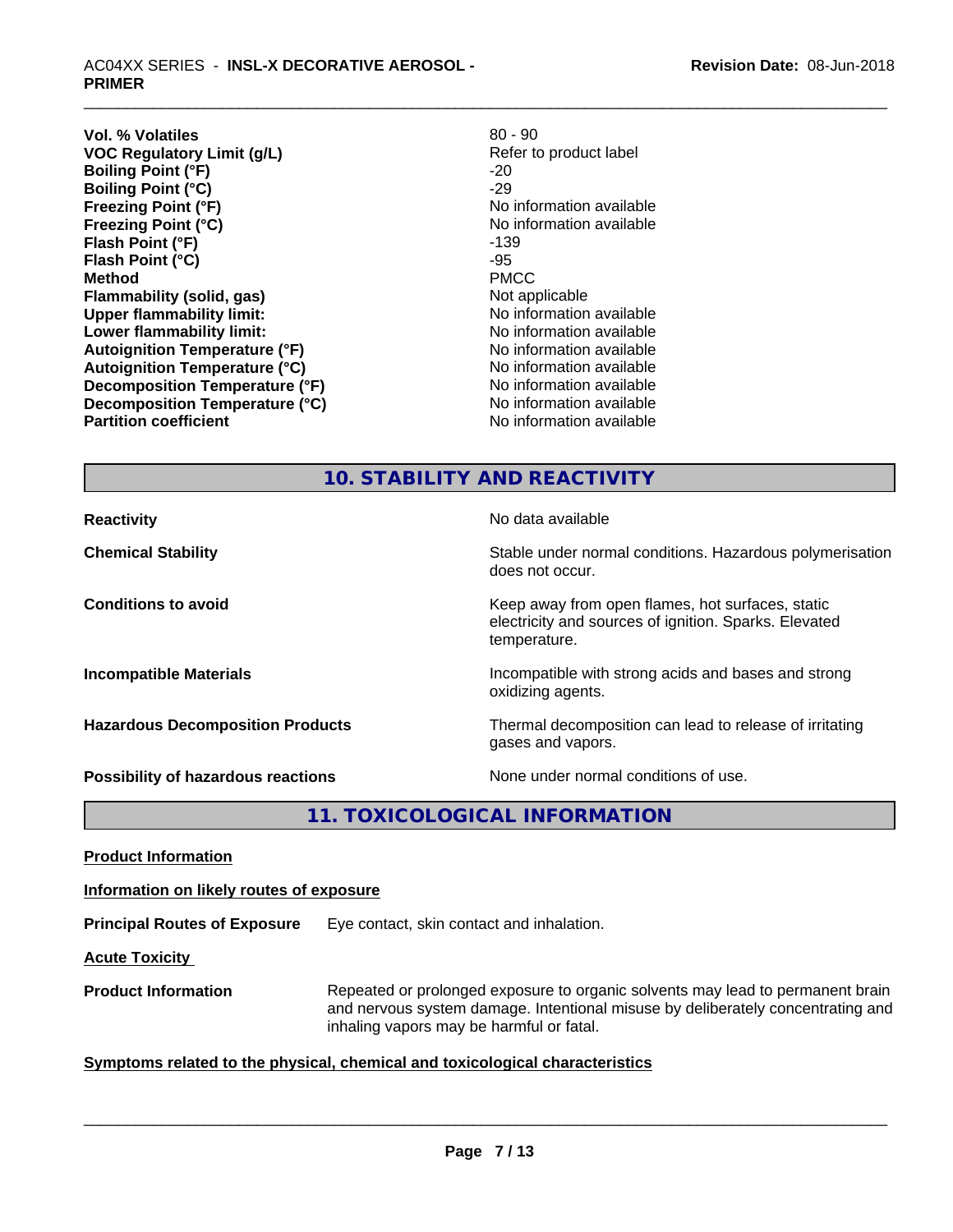| <b>Symptoms</b>                                                                            | No information available                                                                                                                                                                                                                                      |  |
|--------------------------------------------------------------------------------------------|---------------------------------------------------------------------------------------------------------------------------------------------------------------------------------------------------------------------------------------------------------------|--|
| Delayed and immediate effects as well as chronic effects from short and long-term exposure |                                                                                                                                                                                                                                                               |  |
| Eye contact                                                                                | Causes serious eye irritation. May cause redness, itching, and pain.                                                                                                                                                                                          |  |
| <b>Skin contact</b>                                                                        | May cause skin irritation and/or dermatitis. Prolonged skin contact may defat the<br>skin and produce dermatitis.                                                                                                                                             |  |
| Ingestion                                                                                  | Harmful if swallowed. Ingestion may cause irritation to mucous membranes. Small<br>amounts of this product aspirated into the respiratory system during ingestion or<br>vomiting may cause mild to severe pulmonary injury, possibly progressing to<br>death. |  |
| <b>Inhalation</b>                                                                          | Harmful by inhalation. High vapor / aerosol concentrations are irritating to the<br>eyes, nose, throat and lungs and may cause headaches, dizziness, drowsiness,<br>unconsciousness, and other central nervous system effects.                                |  |
| <b>Sensitization</b>                                                                       | No information available                                                                                                                                                                                                                                      |  |
| <b>Neurological Effects</b>                                                                | No information available.                                                                                                                                                                                                                                     |  |
| <b>Mutagenic Effects</b>                                                                   | No information available.                                                                                                                                                                                                                                     |  |
| <b>Reproductive Effects</b>                                                                | Possible risk of impaired fertility. Possible risk of harm to the unborn child.                                                                                                                                                                               |  |
| <b>Developmental Effects</b>                                                               | No information available.                                                                                                                                                                                                                                     |  |
| <b>Target organ effects</b>                                                                | No information available.                                                                                                                                                                                                                                     |  |
| <b>STOT - repeated exposure</b>                                                            | Causes damage to organs through prolonged or repeated exposure if inhaled.<br>May cause disorder and damage to the. liver. kidney. spleen. blood. Central<br>nervous system.                                                                                  |  |
| <b>STOT - single exposure</b>                                                              | May cause disorder and damage to the. Respiratory system. Central nervous<br>system.                                                                                                                                                                          |  |
| Other adverse effects                                                                      | No information available.                                                                                                                                                                                                                                     |  |
| <b>Aspiration Hazard</b>                                                                   | May be harmful if swallowed and enters airways. Small amounts of this product<br>aspirated into the respiratory system during ingestion or vomiting may cause mild<br>to severe pulmonary injury, possibly progressing to death.                              |  |

#### **Numerical measures of toxicity**

**The following values are calculated based on chapter 3.1 of the GHS document**

| <b>ATEmix (oral)</b>                 | 13385 mg/kg |
|--------------------------------------|-------------|
| <b>ATEmix (dermal)</b>               | 7540 mg/kg  |
| <b>ATEmix (inhalation-dust/mist)</b> | 332.8 ma/L  |
| <b>ATEmix (inhalation-vapor)</b>     | 37 mg/L     |

# **Acute Toxicity Component Information**

Acetone LD50 Oral: 5800 mg/kg (Rat) **Toluene** LD50 Oral: 636 mg/kg (Rat) LD50 Dermal: 14100 µL/kg (Rabbit) LC50 Inhalation (Vapor): 49000 mg/m<sup>3</sup> (Rat, 4 hr.) Titanium dioxide LD50 Oral: > 10000 mg/kg (Rat) n-Butyl acetate LD50 Oral: 10768 mg/kg (Rat) LD50 Dermal: > 17600 mg/kg (Rabbit)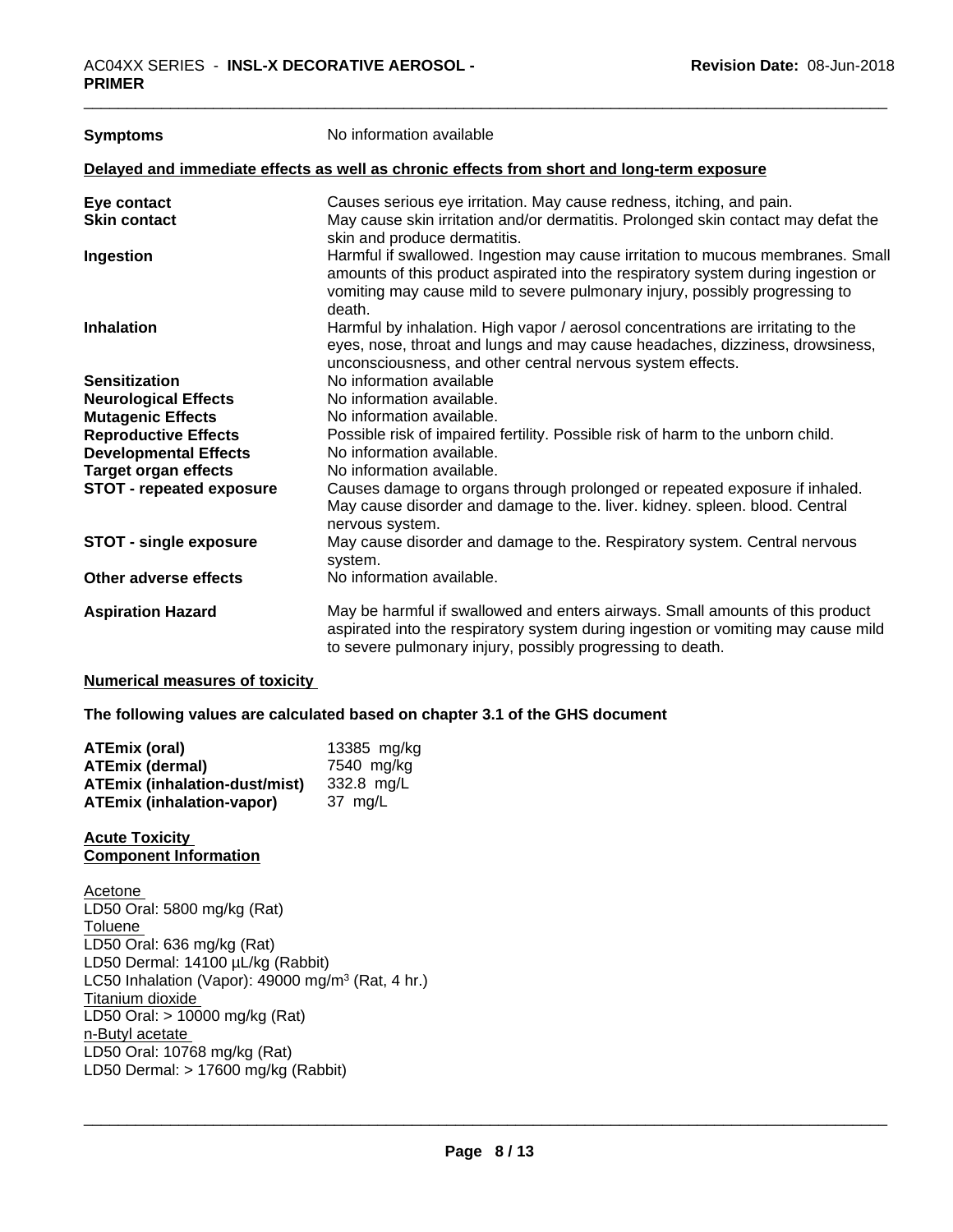# \_\_\_\_\_\_\_\_\_\_\_\_\_\_\_\_\_\_\_\_\_\_\_\_\_\_\_\_\_\_\_\_\_\_\_\_\_\_\_\_\_\_\_\_\_\_\_\_\_\_\_\_\_\_\_\_\_\_\_\_\_\_\_\_\_\_\_\_\_\_\_\_\_\_\_\_\_\_\_\_\_\_\_\_\_\_\_\_\_\_\_\_\_ AC04XX SERIES - **INSL-X DECORATIVE AEROSOL - PRIMER**

LC50 Inhalation (Vapor): ppm (Rat, 4 hr.) Sensitization non-sensitizing (guinea pig) Zinc oxide LD50 Oral: 5000 mg/kg (Rat) LC50 Inhalation (Dust):  $> 5700$  mg/m<sup>3</sup> (Rat, 4 hr.) Ethyl benzene LD50 Oral: mg/kg (Rat) LD50 Dermal: > mg/kg (Rabbit) LC50 Inhalation (Vapor): mg/m<sup>3</sup> (Rat, 2 hr.) Heptane LC50 Inhalation (Vapor): 103000 mg/m<sup>3</sup> (Rat, 4 hr.) Carbon black LD50 Oral: > 15400 mg/kg (Rat) LD50 Dermal: > 3000 mg/kg (Rabbit)

# **Carcinogenicity**

*The information below indicateswhether each agency has listed any ingredient as a carcinogen:.*

| <b>Chemical name</b>        | <b>IARC</b>         | <b>NTP</b> | <b>OSHA</b> |
|-----------------------------|---------------------|------------|-------------|
|                             | 2B - Possible Human |            | Listed      |
| Titanium dioxide            | Carcinogen          |            |             |
|                             | 2B - Possible Human |            | Listed      |
| Ethyl benzene               | Carcinogen          |            |             |
|                             | 2B - Possible Human |            | Listed      |
| Magnesium aluminum silicate | Carcinogen          |            |             |
|                             | 2B - Possible Human |            | Listed      |
| Carbon black                | Carcinogen          |            |             |

• Although IARC has classified titanium dioxide as possibly carcinogenic to humans (2B), their summary concludes: "No significant exposure to titanium dioxide is thought to occur during the use of products in which titanium dioxide is bound to other materials, such as paint."

# **Legend**

IARC - International Agency for Research on Cancer NTP - National Toxicity Program OSHA - Occupational Safety & Health Administration

**12. ECOLOGICAL INFORMATION**

# **Ecotoxicity Effects**

The environmental impact of this product has not been fully investigated.

# **Product Information**

# **Acute Toxicity to Fish**

No information available

# **Acute Toxicity to Aquatic Invertebrates**

No information available

# **Acute Toxicity to Aquatic Plants**

No information available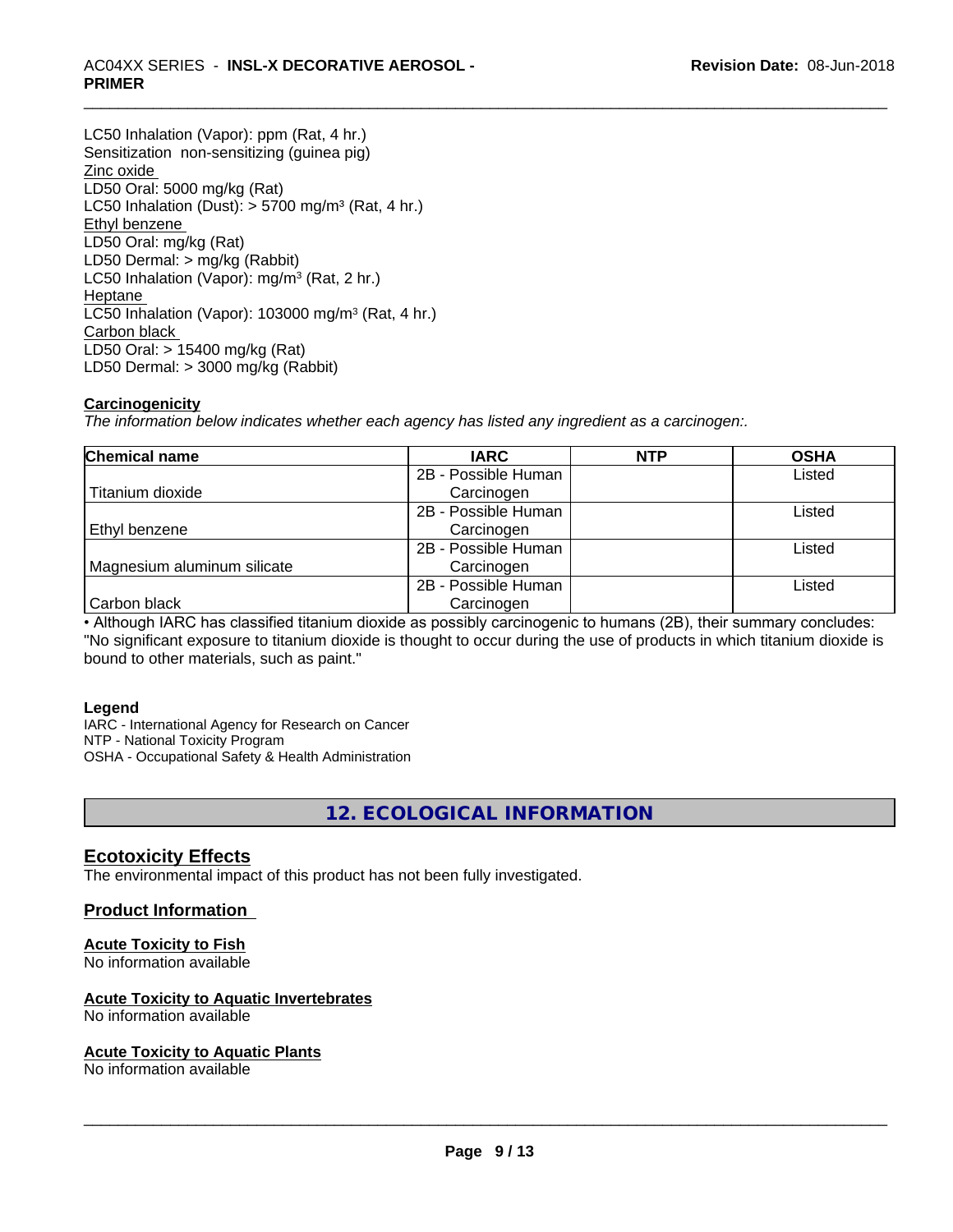# **Persistence / Degradability**

No information available.

# **Bioaccumulation**

No information available.

# **Mobility in Environmental Media**

No information available.

#### **Ozone** Not applicable

# **Component Information**

# **Acute Toxicity to Fish**

Acetone LC50: 8300 (Bluegill - 96 hr.) mg/L Titanium dioxide  $LC50:$  > 1000 mg/L (Fathead Minnow - 96 hr.) n-Butyl acetate LC50: 18 mg/L (Fathead Minnow - 96 hr.) Ethyl benzene LC50: 12.1 mg/L (Fathead Minnow - 96 hr.)

# **Acute Toxicity to Aquatic Invertebrates**

Acetone EC50: 12600 mg/L (Daphnia magna - 48 hr.) n-Butyl acetate EC50: 72.8 mg/L (Daphnia magna - 48 hr.) Ethyl benzene EC50: 1.8 mg/L (Daphnia magna - 48 hr.)

# **Acute Toxicity to Aquatic Plants**

n-Butyl acetate EC50: 674.7 mg/L (Green algae (Scenedesmus subspicatus), 72 hrs.) Ethyl benzene EC50: 4.6 mg/L (Green algae (Scenedesmus subspicatus), 72 hrs.)

# **13. DISPOSAL CONSIDERATIONS** Waste Disposal Method Dispose of in accordance with federal, state, and local regulations. Local requirements may vary, consult your sanitation department or state-designated environmental protection agency for more disposal options. **Empty Container Warning** Emptied containers may retain product residue. Follow label warnings even after container is emptied. Residual vapors may explode on ignition.

# **14. TRANSPORT INFORMATION**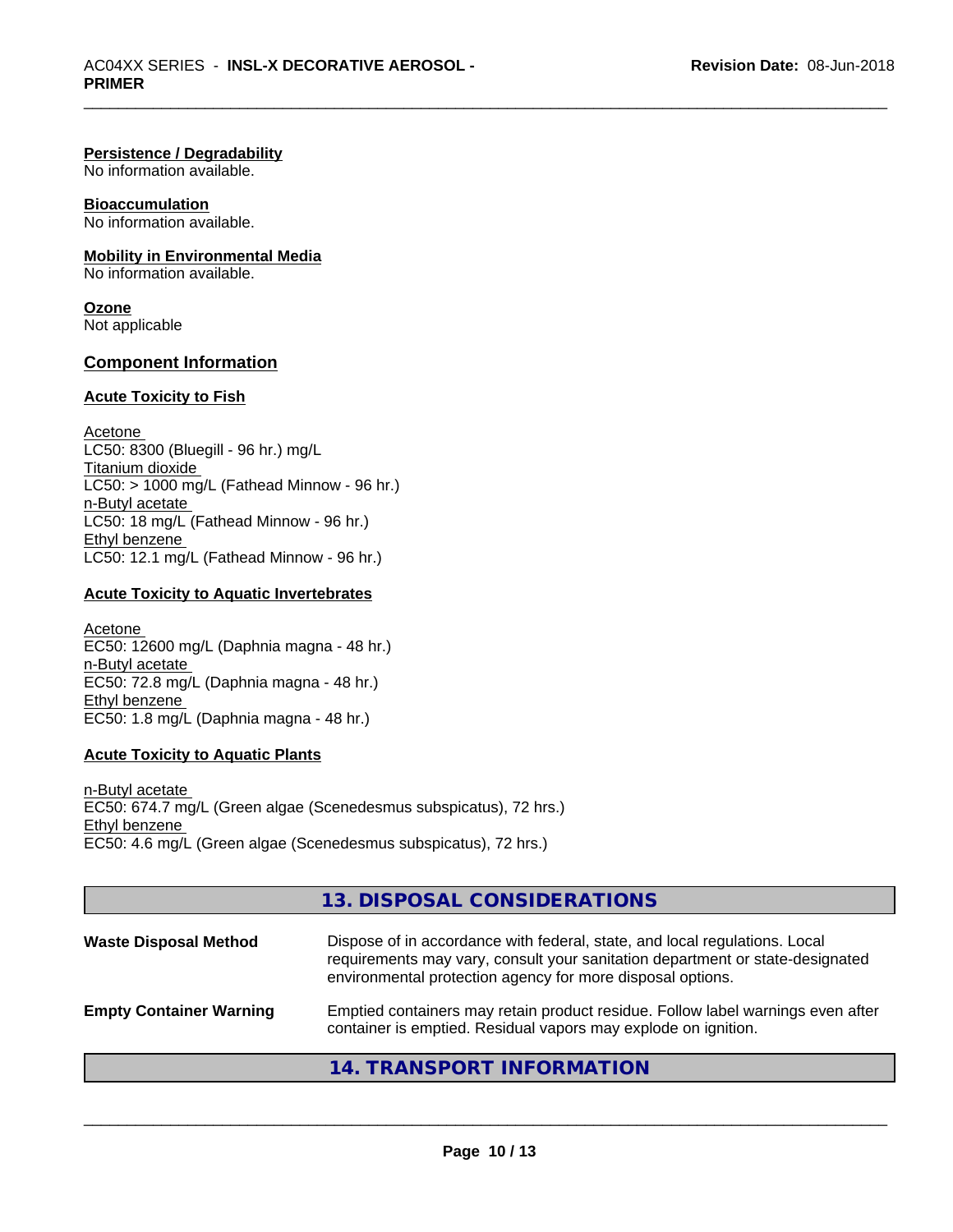| DOT<br><b>Proper Shipping Name</b><br><b>Hazard class</b><br>UN-No.<br><b>Description</b> | AEROSOLS<br>21<br>UN1950<br><b>UN1950, AEROSOLS, 2.1</b> |
|-------------------------------------------------------------------------------------------|----------------------------------------------------------|
| May be shipped as Limited Quantity (US Ground).                                           |                                                          |
| Contact the preparer for further information.<br>ICAO / IATA                              |                                                          |
| IMDG / IMO                                                                                | Contact the preparer for further information.            |

**15. REGULATORY INFORMATION**

# **International Inventories**

| <b>TSCA: United States</b> | Yes - All components are listed or exempt. |
|----------------------------|--------------------------------------------|
| <b>DSL: Canada</b>         | No - Not all of the components are listed. |
|                            | One or more component is listed on NDSL.   |

# **Federal Regulations**

# **SARA 311/312 hazardous categorization**

| Acute health hazard               | Yes |  |
|-----------------------------------|-----|--|
| Chronic Health Hazard             | Yes |  |
| Fire hazard                       | Yes |  |
| Sudden release of pressure hazard | Nο  |  |
| Reactive Hazard                   | Nο  |  |

# **SARA 313**

Section 313 of Title III of the Superfund Amendments and Reauthorization Act of 1986 (SARA). This product contains a chemical or chemicals which are subject to the reporting requirements of the Act and Title 40 of the Code of Federal Regulations, Part 372:

| <b>Chemical name</b> | <b>CAS No.</b> | Weight-% | <b>CERCLA/SARA 313</b><br>(de minimis concentration) |
|----------------------|----------------|----------|------------------------------------------------------|
| ⊤oluene              | 108-88-3       |          |                                                      |
| Ethyl benzene        | $100 - 41 - 4$ | u.u      |                                                      |

#### **Clean Air Act,Section 112 Hazardous Air Pollutants (HAPs) (see 40 CFR 61)** This product contains the following HAPs:

| This product contains the following HAPs: |  |  |
|-------------------------------------------|--|--|
|-------------------------------------------|--|--|

| <b>Chemical name</b> | CAS No.  | Weight-% | <b>Hazardous Air Pollutant</b><br>(HAP) |
|----------------------|----------|----------|-----------------------------------------|
| Toluene              | 108-88-3 | b        | ∟isted                                  |
| Ethyl benzene        | 100-41-4 | 0.5      | ∟isted                                  |

 $\overline{\phantom{a}}$  ,  $\overline{\phantom{a}}$  ,  $\overline{\phantom{a}}$  ,  $\overline{\phantom{a}}$  ,  $\overline{\phantom{a}}$  ,  $\overline{\phantom{a}}$  ,  $\overline{\phantom{a}}$  ,  $\overline{\phantom{a}}$  ,  $\overline{\phantom{a}}$  ,  $\overline{\phantom{a}}$  ,  $\overline{\phantom{a}}$  ,  $\overline{\phantom{a}}$  ,  $\overline{\phantom{a}}$  ,  $\overline{\phantom{a}}$  ,  $\overline{\phantom{a}}$  ,  $\overline{\phantom{a}}$ 

# **US State Regulations**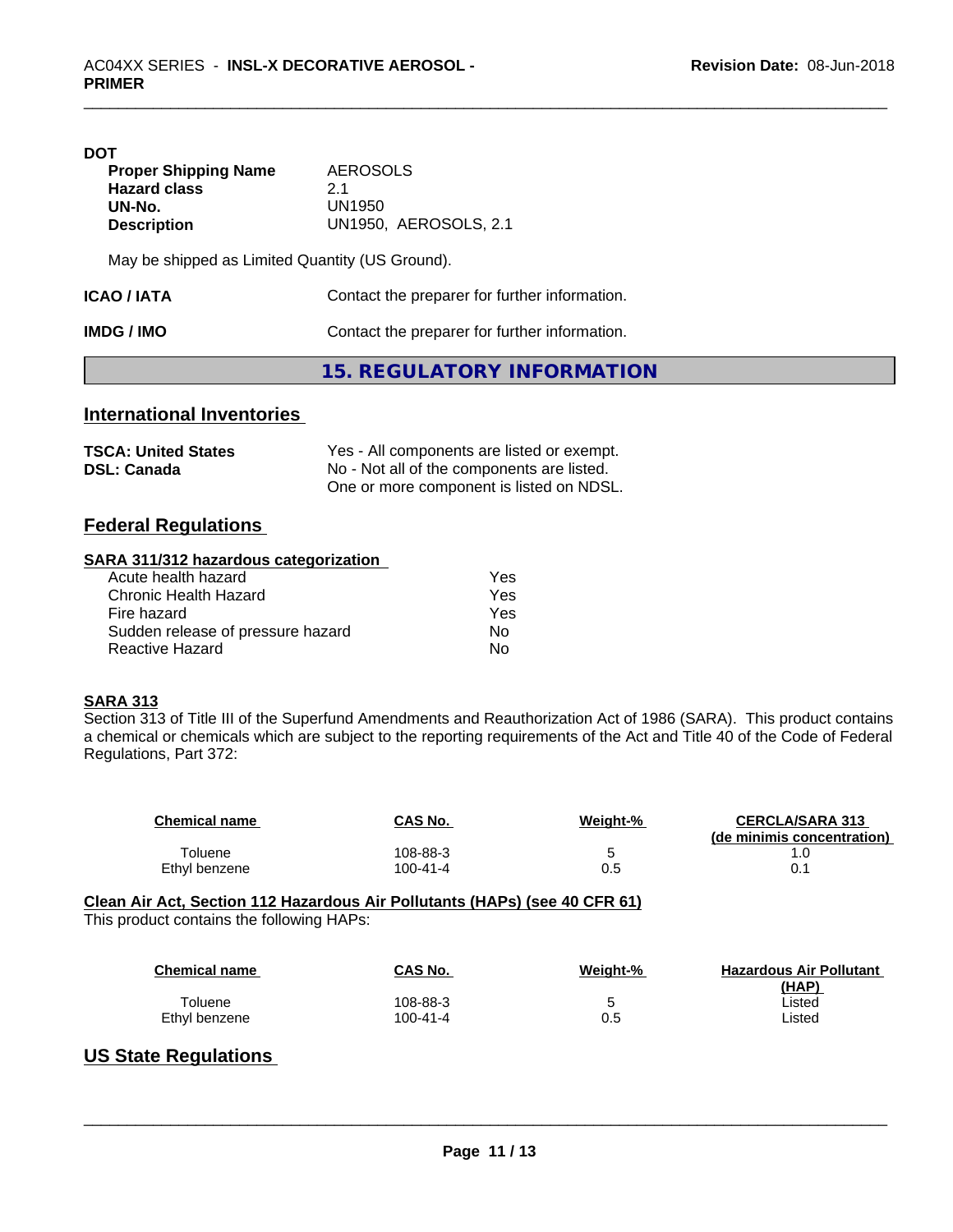# **California Proposition 65**

**WARNING:** Cancer and Reproductive Harm– www.P65warnings.ca.gov

#### **State Right-to-Know**

| <b>Chemical name</b> | <b>Massachusetts</b> | <b>New Jersey</b> | Pennsylvania |
|----------------------|----------------------|-------------------|--------------|
| Acetone              |                      |                   |              |
| Propane              |                      |                   |              |
| <b>Butane</b>        |                      |                   |              |
| Toluene              |                      |                   |              |
| Talc                 |                      |                   |              |
| Titanium dioxide     |                      |                   |              |
| n-Butyl acetate      |                      |                   |              |
| Carbon black         |                      |                   |              |

#### **Legend**

X - Listed

# **16. OTHER INFORMATION**

**HMIS** - **Health:** 2\* **Flammability:** 4 **Reactivity:** 0 **PPE:** -

#### **HMIS Legend**

- 0 Minimal Hazard
- 1 Slight Hazard
- 2 Moderate Hazard
- 3 Serious Hazard
- 4 Severe Hazard
- \* Chronic Hazard
- X Consult your supervisor or S.O.P. for "Special" handling instructions.

*Note: The PPE rating has intentionally been left blank. Choose appropriate PPE that will protect employees from the hazards the material will present under the actual normal conditions of use.*

*Caution: HMISÒ ratings are based on a 0-4 rating scale, with 0 representing minimal hazards or risks, and 4 representing significant hazards or risks. Although HMISÒ ratings are not required on MSDSs under 29 CFR 1910.1200, the preparer, has chosen to provide them. HMISÒ ratings are to be used only in conjunction with a fully implemented HMISÒ program by workers who have received appropriate HMISÒ training. HMISÒ is a registered trade and service mark of the NPCA. HMISÒ materials may be purchased exclusively from J. J. Keller (800) 327-6868.*

 **WARNING!** If you scrape, sand, or remove old paint, you may release lead dust. LEAD IS TOXIC. EXPOSURE TO LEAD DUST CAN CAUSE SERIOUS ILLNESS, SUCH AS BRAIN DAMAGE, ESPECIALLY IN CHILDREN. PREGNANT WOMEN SHOULD ALSO AVOID EXPOSURE.Wear a NIOSH approved respirator to control lead exposure. Clean up carefully with a HEPA vacuum and a wet mop. Before you start, find out how to protect yourself and your family by contacting the National Lead Information Hotline at 1-800-424-LEAD or log on to www.epa.gov/lead.

**Prepared By** Product Stewardship Department Benjamin Moore & Co. 101 Paragon Drive Montvale, NJ 07645 800-225-5554